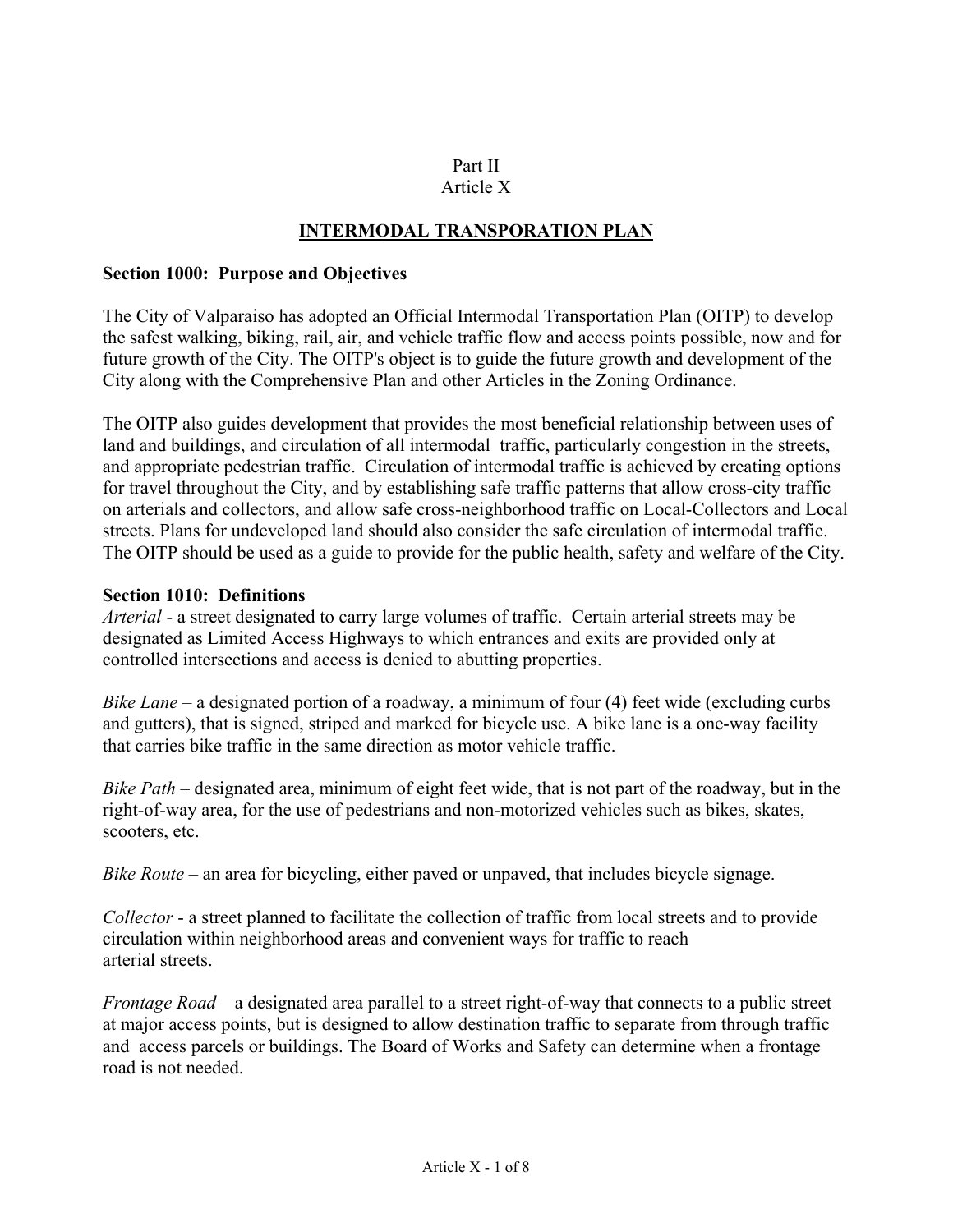*Intermodal* – all forms of transportation from walking to flying.

*Local Street* - a street designated primarily to provide access to abutting properties.

*Local Collector Street* - a local street lying within a subdivision which, although not shown as a collector on the OTP, is built to collector specifications and standards at the request of the **Commission** 

*Park N' Ride lot* – a designated area for commuter parking.

*Right-of-Way* – a designated area for a form or forms of intermodal transportation that are dedicated to the public.

*Sidewalk* - a designated area in a right-of-way, parallel to a street that is a minimum of four feet wide and designed for pedestrians and non-motorized vehicles.

*Street* - a thoroughfare which affords traffic circulation and a principal means of access to abutting property, including avenue, place, way, drive, lane, boulevard, highway, road, and any other thoroughfare, except an alley. Improved public streets are those constructed according to standards existing at the time of new construction.

*Thoroughfare* – any area designated to move people and/or vehicles.

*Trail* – an area designated for pedestrians that is dedicated to the public or part of a private property owners' system.

## **Section 1020: Official Intermodal Transportation Plan and Scope of Regulations**

The Streets and Thoroughfares Article of the Zoning Ordinance of Valparaiso consists of Article X and a map entitled "OFFICIAL INTERMODAL TRANSPORTATION PLAN PLAT"; said map as periodically revised by the Commission and Common Council. This map shows the location of existing and proposed thoroughfares and intermodal facilities both within and without the jurisdiction of the Commission is hereby made a part of this Article. Notations, references, indications, and other details shown therein are as much a part of this Article as if they were fully described in the text of this Article. That part of the map which shows existing and proposed thoroughfares and intermodal facilities in areas outside the jurisdiction of the Commission is intended as advisory only until such time as any part of this area comes within the jurisdiction of the Commission, at which time all paths, trail, routes, sidewalks, intermodal facilities, street locations, notations, and references applying to said area shall become a part of this Article.

## **Section 1030: General Requirements**

A. Designation of Thoroughfares

The major streets and highways included in Article X are hereby classified on the basis of proposed width and type and in accordance with their proposed function as Arterial,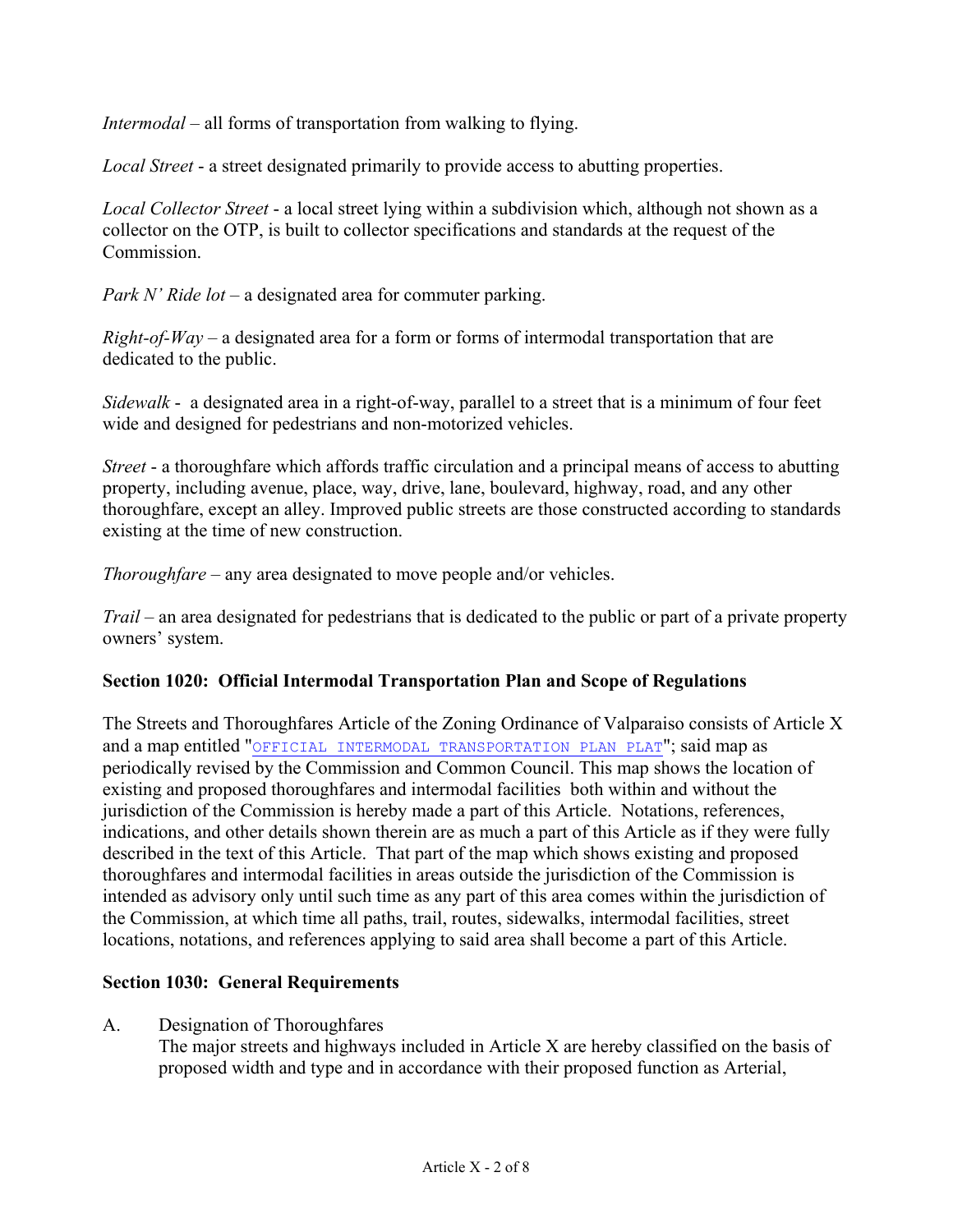Collector, or Local as described in the current Ordinance Providing Standards for Acceptance of Municipal Improvements.

B. Opening or Widening of Streets

Whenever a street classified in this Article is to be platted as a part of a subdivision or the required right-of-way is to be widened or extended, width for such street shall be as specified in this Article, provided that where a street borders a tract of land to be subdivided, the owner of such land shall be required to plat only one-half of the right-ofway designated for such street measured at ninety (90) degrees to the center line thereof.

#### C. Board of Works and Common Council

The Board of Public Works and Safety and Common Council shall be guided by, and give consideration to, the general policy and pattern of intermodal development set out in this Article for the authorization, construction, and widening, alteration, relocation, or abandonment of public streets, highways, and related structures.

#### D. Vacation of a Public Way

No public way shall be vacated until the Commission shall have first given notice and held a public hearing regarding said proposed vacation. After proper consideration of the matter the Commission shall then forward its recommendation to the Board of Public Works and Safety for comment and to the Common Council for final action.

#### E. Variances from Plan

 Variances from the Official Intermodal Transportation Plan may be granted by the Board of Public Works and Safety if said variance does not significantly affect or impact the intent of the Plan. A request for such a variance shall be considered by the Commission and a recommendation regarding it forwarded to the Board of Public Works and Safety for final action.

## F. Bike Lane

 A bike lane is a minimum of four feet wide (excluding curbs and gutters) designated in the paved area of roadway with 14-foot minimum lanes. It is a one-way facility that carries bike traffic in the same direction as motor vehicle traffic Where street parking is allowed, bike lanes should be a minimum of five feet in width, and placed between the moving traffic and the parked vehicles.

 Any additional right-of-way needed for such bike route shall be dedicated. The transfer of development rights in exchange for the additional right-of-way can be considered by the Plan Commission for all subdivisions and PUDs. The transfer of development rights in exchange for the additional right-of-way can be considered by the Site Review Committee for all other projects. All other development standards have to be met or variances sought. All routes shall be signed and stripped according to current safety standards. Those standards include at-grade manhole covers, and smooth pavement. This standards exclude parallel drainage grates.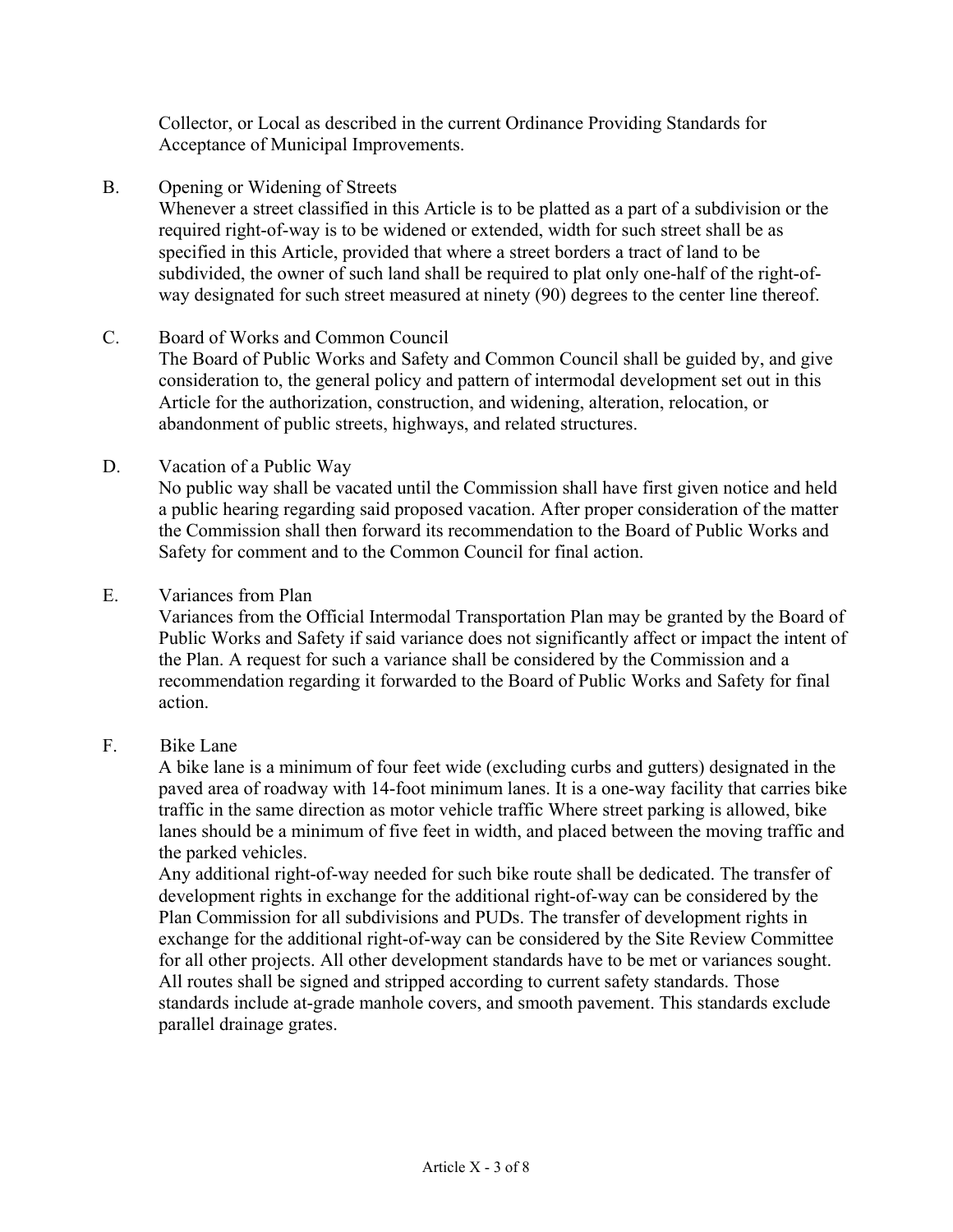# G. Bike path

 All bike paths as designated on the Official Intermodal Thoroughfare Plan maps are to be a minimum of eight feet wide, and signed and marked for use. A bike path should be sited on streets with heavy traffic counts. Where a bike path crosses an intersection, the bike path should be marked as a bike crossing. Where ever possible, right turns at intersections should be on the shoulder of the roadway, if the bike path or bike lane does not continue. The Plan Commission requires all bike path right-of-way to be delineated and finalized at the time of Site Review, and added to all primary plats. The developer is required to dedicate the right-of-way for the bike path. If the developer builds the bike path, a development right in exchange for the right-of-way shall be granted by the Plan Commission if requested by the developer of a subdivision or PUD. If the developer of any other project builds the bike path, a development right in exchange for the right-of-way shall be granted by the Site Review Committee, if requested by the developer. All other development standards have to be met, or variances sought. All paths shall be signed according to current safety standards.

## H. Bike route

All bike routes as designated on the Official intermodal Transportation Plan maps shall be designated on all site plans and primary plats.

## I. Trail

All trails, private or public, should be marked as such, and maintenance responsibilities should be determined at the time of a primary plat.

## J. Frontage Road

Frontage road right-of-way shall be 40 feet, with size of paved area to be determined by the City Engineering Office. Location, ownership, and maintenance of frontage roads shall be determined at the time of primary plat or site review processes.

## K. Sidewalks

Sidewalks are required as part of any and all developments in the City unless the Site Review Committee recommends a waiver. If a waiver is executed, the Site Review Committee can call in the waiver whenever they deem it necessary for the health, welfare, and safety of citizens.

## L. Park N'Ride lot

Park N'Ride lots shall be designated at the time of planning for intermodal facilities. The size of the lot shall be determined by joint planning between the City and the intermodal provider. All lots shall follow the Tree and Landscape Ordinance, Article XXXI.

M. Where applicable, as defined in the Manual of Uniform Traffic Control Devices, intersections shall be stripped and signed as crosswalks according to this manual.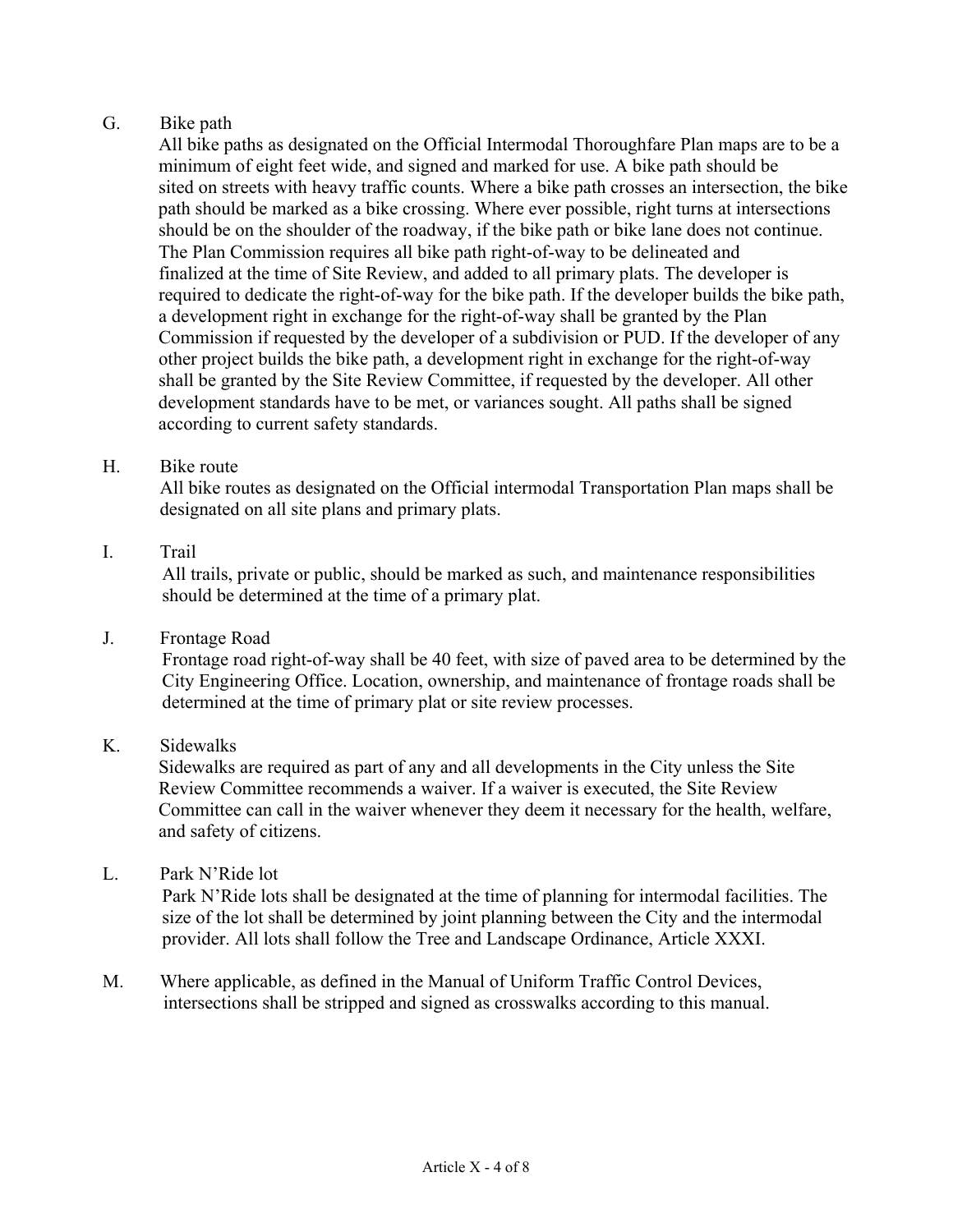#### **Section 1040: Location of Streets**

#### Whenever location of a street is indicated on the "OFFICIAL INTERMODAL

TRANSPORTATION PLAN PLAT" as following an existing road or street, or a section or halfsection or other established property line, the location of the street shall conform to such location; however, a street wholly within a subdivision and not designated as following an existing road or established property line may be varied in its alignment when such variance promotes the plan of a neighborhood development unit in accordance with good site planning principles and if such alignment provides for the continuity of traffic movement.

#### **Section 1045: Location of other transportation facilities**

Whenever location of any intermodal route or facility is indicated on the "OFFICIAL INTERMODAL TRANSPORTATION PLAN PLAT" the route or facility shall conform to such location as designated on the Official Intermodal Transportation Plan Map and/or required as part of the Signature Street Overlay Ordinance. This includes bike paths, bike routes, sidewalks, trails, commuter rail and bus stations, and frontage roads.

#### **Section 1050: Permits**

Any permits authorized under this ordinance, including but not limited to SITE PERMITS or BUILDING PERMITS, permitting the erection, alteration or relocation of structures and/or other improvements falling under the jurisdiction of this ordinance, shall be issued only, if, in addition to satisfying the requirements of this and other ordinances, the land which lies between the existing right-of-way and the proposed right-of-way, as provided in section 1070 herein, is dedicated to the City of Valparaiso in care of the Board of Public Works and Safety.

Any permits authorized under this ordinance, including but not limited to SITE PERMITS or BUILDING PERMITS, permitting the erection, alteration or relocation of structures and/or other improvements falling under the jurisdiction of this ordinance, shall be issued only, if, in addition to satisfying the requirements of this and other ordinances, all improvements required to cause the road/street and right-of-way to meet the City standards for that classification of street are included for construction under the permit(s). Said improvements shall include, but not be limited to, pavement, pavement widening, curb and gutter, ADA compliant sidewalk ramps and sidewalks. Where recommended and approved by the City Engineer, the applicant may provide the approved cost of constructing all or portions of the improvements in lieu of constructing them.

The Board of Public Works and Safety shall have the authority to waive the requirements of this section as it deems appropriate.

#### **Section 1060: Continuing Authority of Commission**

Subsequent to the passage of this Ordinance, the Commission may determine the need for the modification of this Article and so recommend said modification to the City Council. If the Council approves the recommendation, the Council shall order the City Engineer to change the map entitled "OFFICIAL INTERMODAL TRANSPORTATION PLAN PLAT" and order the City Planner to make the corresponding changes in article X of the Zoning Ordinance.

#### **Section 1070: Arterial and Collector Designation**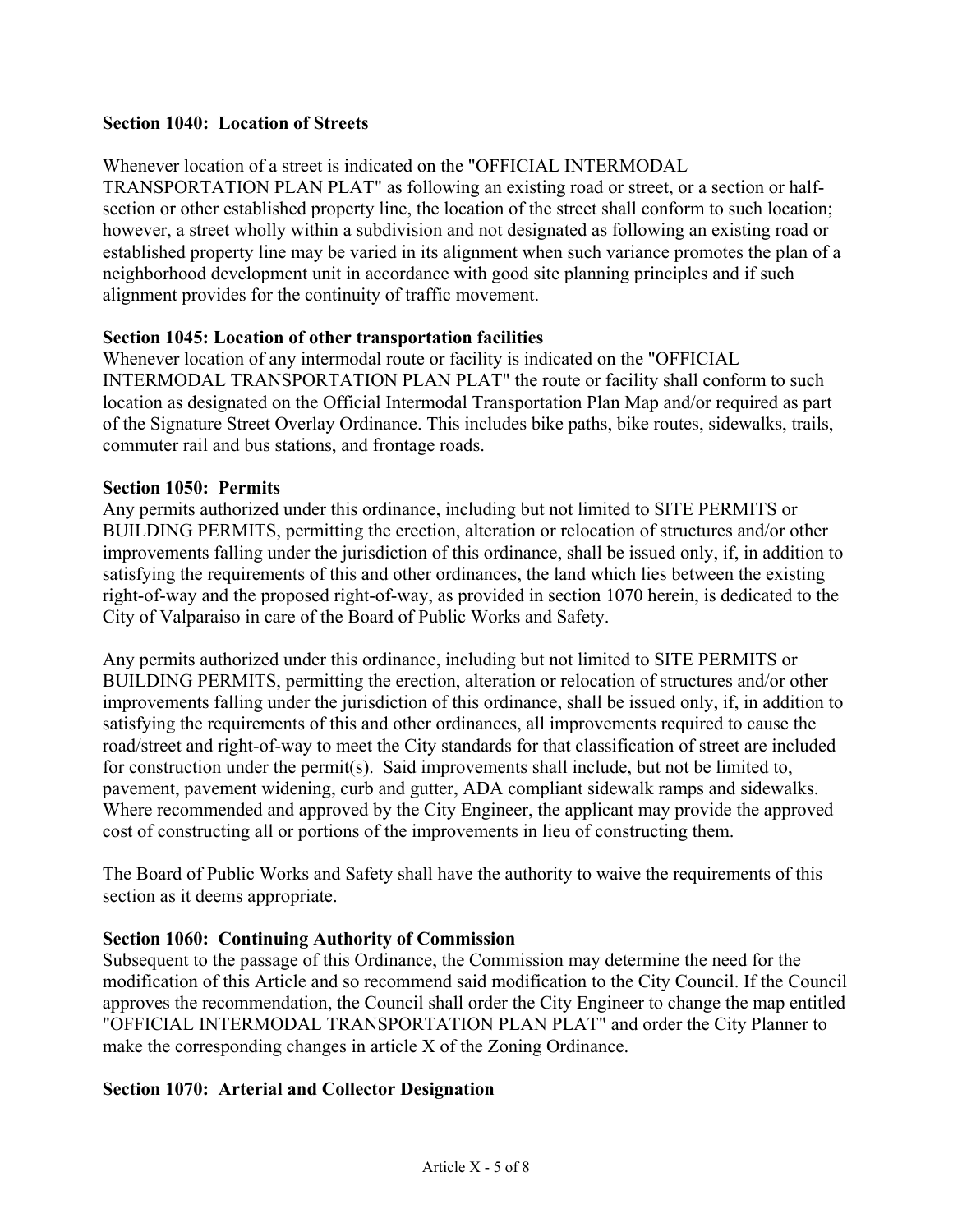All the thoroughfares compromising this section of Article X are hereby classified Arterial or Collector, as shown on the map entitled "OFFICIAL INTERMODAL TRANSPORTATION PLAN PLAT." The thoroughfares are classified on the basis of type, width and proposed function. Streets not included in this section are local or local collector streets. Where the proposed width is "as platted," no dedication of additional right-of-way is desired or required; the existing right-of-way is sufficient.

# **ARTERIALS**

| <b>STREET NAME</b>             | <b>FROM</b>            | T <sub>O</sub>       | PROPOSED WIDTH |
|--------------------------------|------------------------|----------------------|----------------|
| <b>Burlington Beach Road</b>   | Campbell Street        | <b>E</b> City Limits | 80 feet        |
| <b>Calumet Avenue</b>          | N. City Limits         | Vale Park            | 100            |
| <b>Calumet Avenue</b>          | Vale Park              | Morgan               | 80             |
| Campbell Street                | Lincolnway             | <b>Brown</b>         | 80             |
| Campbell Street                | <b>Brown</b>           | West                 | AP             |
| Campbell Street (AKA Meridian) | Lincolnway             | N. City Limits       | 80             |
| County Road 175W               | <b>CR 500 N</b>        | N. City Limits       | 80             |
| County Road 600N               | Meridian               | State 149            | 60             |
| Evans Avenue                   | Calumet                | E. city Limits       | 80             |
| Froberg Road(150W)             | SR 130                 | N. City Limits       | 80             |
| Hayes Leonard Rd.              | Morthland (US 30)      | S. City Limits       | 80             |
| Horseprairie                   | <b>West Street</b>     | S. City Limits       | 80             |
| Joliet Road                    | Lincolnway             | Hayes Leonard Rd.    | 60             |
| Joliet Road                    | Hayes Leonard          | W. City Limits       | 80             |
| LaPorte                        | Lincolnway             | E. City Limits       | 100            |
| Lincolnway                     | Joliet                 | Sturdy               | 80             |
| Lincolnway (AKA State 130)     | Joliet                 | W. City Limits       | 100            |
| Morgan                         | Lincolnway             | Calumet              | AP*            |
| Roosevelt                      | Lincolnway             | Vale Park            | 80             |
| Silhavy                        | LaPorte Ave.           | N. City Limits       | 80             |
| Smoke                          | <b>State Route 2</b>   | Division             |                |
| <b>State Route 2</b>           | <b>Morthland Drive</b> | <b>City Limits</b>   | 80             |
| <b>State Route 2</b>           | <b>State Route 49</b>  | East City Limits     | 80             |
| Sturdy                         | Morthland Drive        | LaPorte              | 100            |
| Tower Rd (250W)                | US 30 (Morthland)      | S. City Limits       | 80             |
| Vale Park                      | E. City Limits         | W. City Limits       | 80             |
| Washington                     | Lincolnway             | S. City Limits       | $AP*$          |
| West                           | Horseprairie           | Campbell             | 80             |
| <b>COLLECTORS</b>              |                        |                      |                |
| <b>STREET NAME</b>             | <b>FROM</b>            | <b>TO</b>            | PROPOSED WIDTH |
| $\Lambda$ y $\sim$             | Morthlond              | I <sub>binom</sub>   | ሬስ             |

|              | -------   |          | .     |
|--------------|-----------|----------|-------|
| Axe          | Morthland | Union    | 60    |
| Beech        | Calumet   | Sturdy   | $AP*$ |
| Beech        | Sturdy    | Chicago  | 60    |
| <b>Brown</b> | Napoleon  | Campbell | $AP*$ |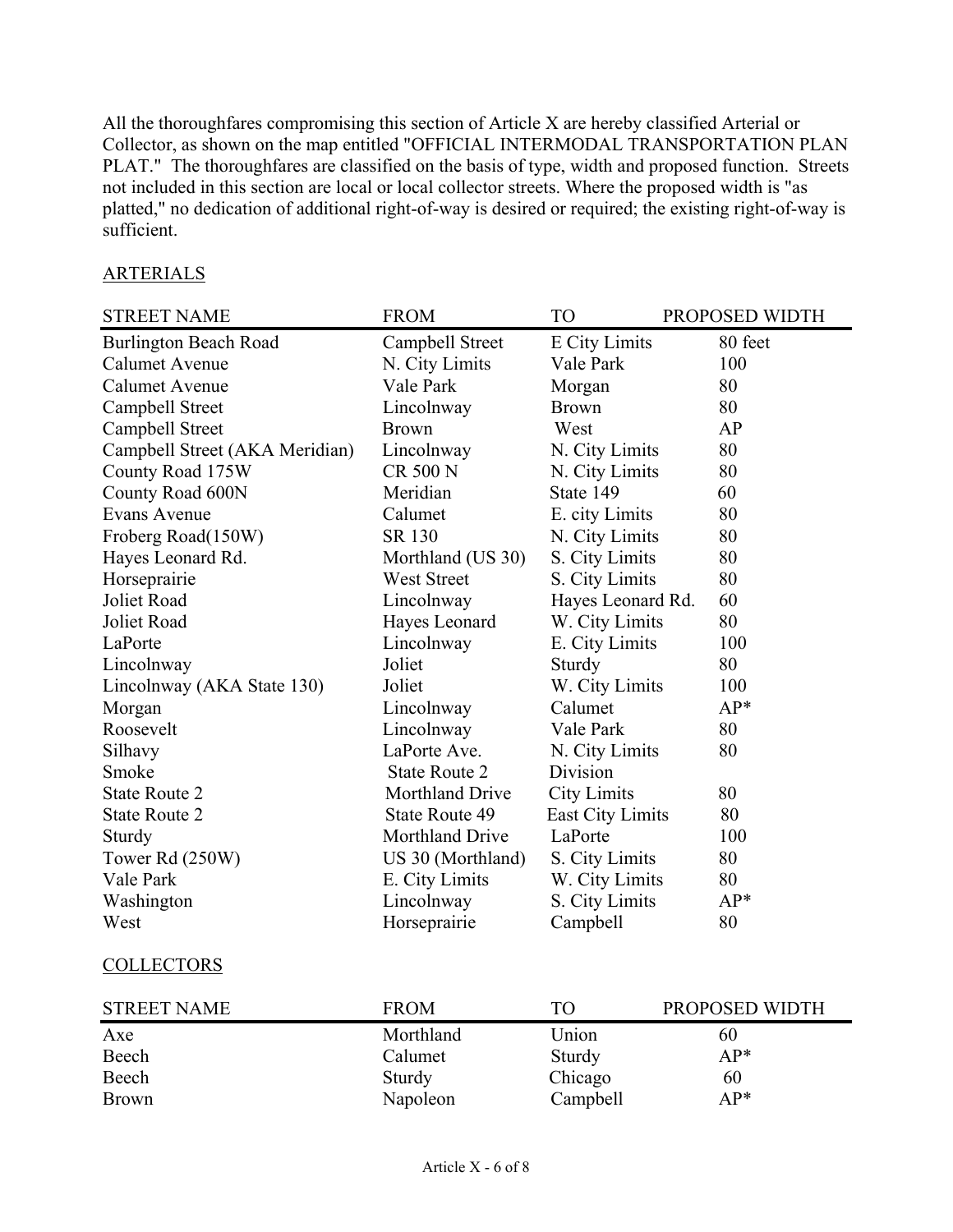| <b>Brown</b>            | Washington              | Morgan                  | $AP*$ |
|-------------------------|-------------------------|-------------------------|-------|
| <b>Bullseye Lake</b>    | Campbell                | Calumet                 | 60    |
| Calumet                 | Morgan                  | Franklin                | $AP*$ |
| Chicago                 | Lincolnway              | Roosevelt               | $AP*$ |
| Chicago                 | Roosevelt               | Silhavy                 | 60(1) |
| Cityview Drive          | <b>Smoke Road</b>       | <b>US 30</b>            | 60    |
| Comeford                | Sturdy                  | Morthland               | AP*   |
| County Club             | Calumet                 | Silhavy                 | 60    |
| County Rd. 375N         | Froberg Rd.             | SR 130                  | 60    |
| Eisenhower              | Roosevelt               | Silhavy                 | 50(2) |
| Evans                   | Washington              | Calumet                 | 60    |
| Franklin                | Glendale                | <b>Brown</b>            | $AP*$ |
| Franklin                | <b>Brown</b>            | South                   | 60    |
| Garfield                | Union                   | Beech                   | $AP*$ |
| Glendale                | Campbell                | Silhavy                 | 60    |
| Goodrich Road           | Ransom                  | North City Limits       | 60    |
| Harrison                | Calumet                 | Campbell                | AP*   |
| Harrison                | Campbell                | W. City Limits          | 60    |
| Hayes-Leonard           | Joliet                  | Morthland               | 60    |
| Hayes-Leonard           | Morthland               | South City Limits       | 60    |
| Howe                    | Lincolnway              | Yellowstone             | 60    |
| Indiana                 | Campbell                | Garfield                | AP*   |
| Jefferson               | Roosevelt               | Weston                  | $AP*$ |
| Joliet                  | Lincolnway              | W City Limits           | 60    |
| LaPorte                 | Garfield                | Lincolnway              | AP*   |
| Linwood                 | Union                   | Morthland               | 60    |
| Martinal Road           | Sager                   | Sturdy                  | 60    |
| Michigan                | Calumet                 | <b>Brown</b>            | $AP*$ |
| McCord                  | Calumet                 | Silhavy                 | 60    |
| Monroe                  | Napoleon                | Garfield                | $AP*$ |
| Morgan                  | Calumet                 | Union                   | $AP*$ |
| Murvihill Road          | <b>West City Limits</b> | <b>East City Limits</b> | 60    |
| Napoleon                | <b>Brown</b>            | Chicago                 | $AP*$ |
| Nickel Plate            | Franklin                | Axe                     | 60    |
| Old Oak                 | Harrison                | Vale Pk/Goodrich        | 60    |
| Park                    | Yellowstone             | Campbell                | 60    |
| Penna Hill              | Silhavy                 | Sturdy                  | 60    |
| Ransom                  | Campbell                | W City Limits           | 60    |
| Roosevelt               | Lincolnway              | LaPorte                 | 60    |
| Sager                   | Cityview Dr.            | Division                | 60    |
| Silhavy                 | LaPorte Ave.            | S. City Limits          | 60    |
| South                   | Washington              | Franklin                | 60    |
| St. Clair Road          | State 149               | Meridian                | 60    |
| <b>Strongbow Centre</b> | Penna Hill              | Morthland               | AP    |
| Sturdy                  | LaPorte                 | Vale Park               | 60    |
| Sturdy                  | Morthland               | South City Limits       | 60    |